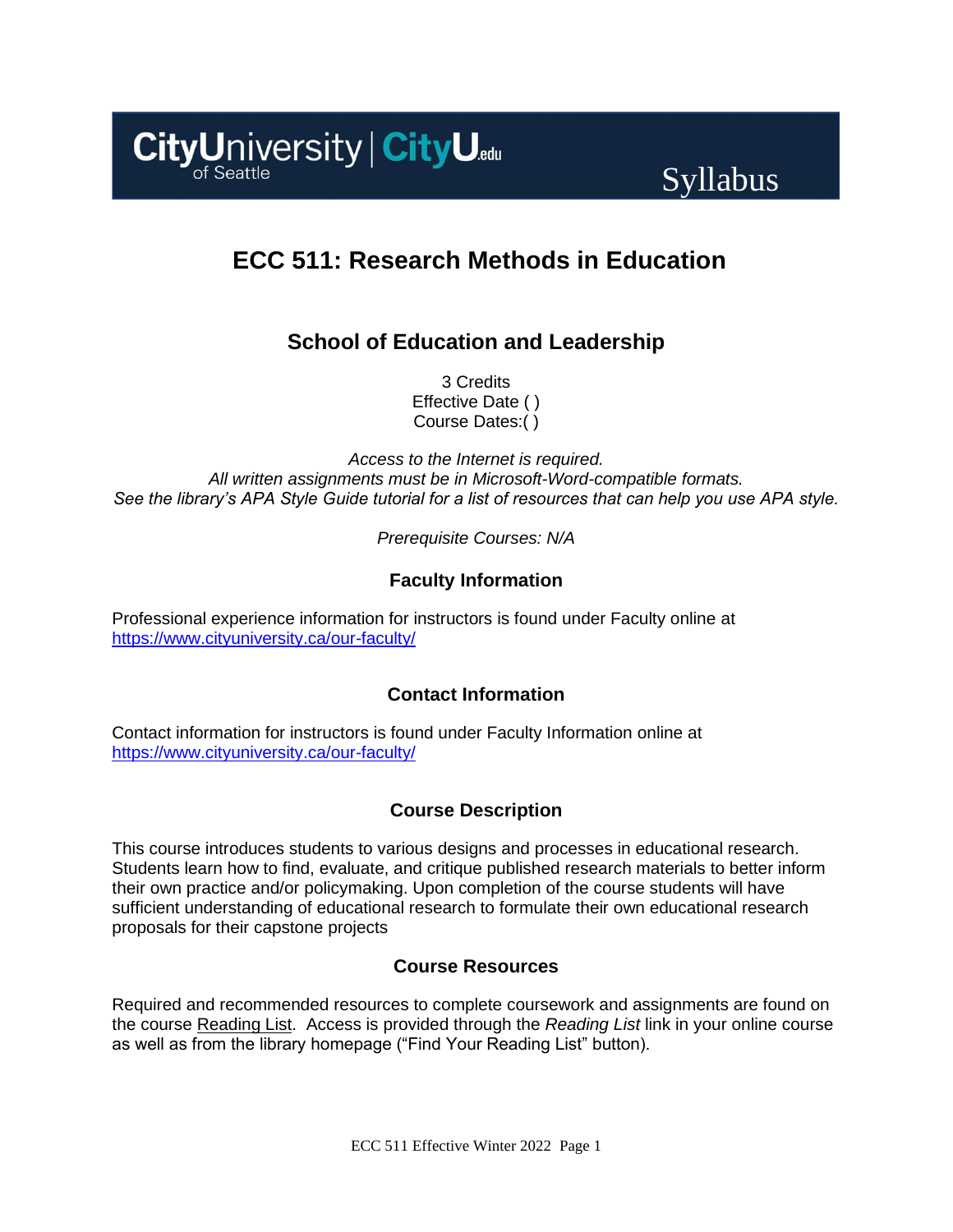**Note**: Required resources that must be purchased by the student are tagged "Purchase from a vendor of your choosing." Required resources with a direct link, "Available through CityU Library", are available electronically at no cost to students.

Students in Canada may purchase course resources from the [Canada Bookstore,](https://www.cityubookstore.ca/index.asp) and students outside the U.S. and Canada should contact their advisor or textbook coordinator for additional information.

## **Course Outcomes**

In this course, learners:

- Demonstrate scholarly research through the analysis of all elements of a research study
- Examine ethical standards for research with human participants
- Analyze quantitative and qualitative research methods
- Evaluate professional and personal actions with the knowledge and appreciation of interconnections among economic, environmental, and social perspectives.
- Discuss how learning involves recognizing the consequences of one's actions.

## **Additional Information**

#### **Declaration of Inclusion**

The CityU Master in Educational Leadership program honours human diversity in all its forms and is committed to the principle of universal human dignity. We respectfully acknowledge that our program resides on the ceded and unceded territories of our First Nations and our programming acknowledges the First Nations, & many others whose histories, languages, & cultures continue to influence our vibrant Canadian communities. We further acknowledge that our learning community is greatly enriched through the voices and perspectives of staff, faculty, and students from all intersections of society including LGBTQ+, BIPOC and diversely-abled communities.

#### **Indigeneity**

City University philosophically and pragmatically supports the First Nations perspective of learning as being rooted in reciprocity, the relational, and the experiential. City University instructors are required to infuse into their curriculum the traditional teachings from many indigenous communities. This blend of indigenous knowledge allows for cultural uniqueness and practices that come from the reflections on the telling of stories, traditional teachings, and the understandings of ceremony.

#### **Sustainable Development Goals**

In 2015 the United Nations created 17 goals to achieve a sustainable world by the year 2030 [\(THE 17 GOALS | Sustainable Development \(un.org\)](https://sdgs.un.org/goals) City University actively supports these goals and requires that each course syllabus articulate and include as part of its content, at least two of these goals that relate to the course's objectives and outcomes. Through these actions, City University hopes to inspire our students to help create a more inclusive, equitable, and safe world for the future.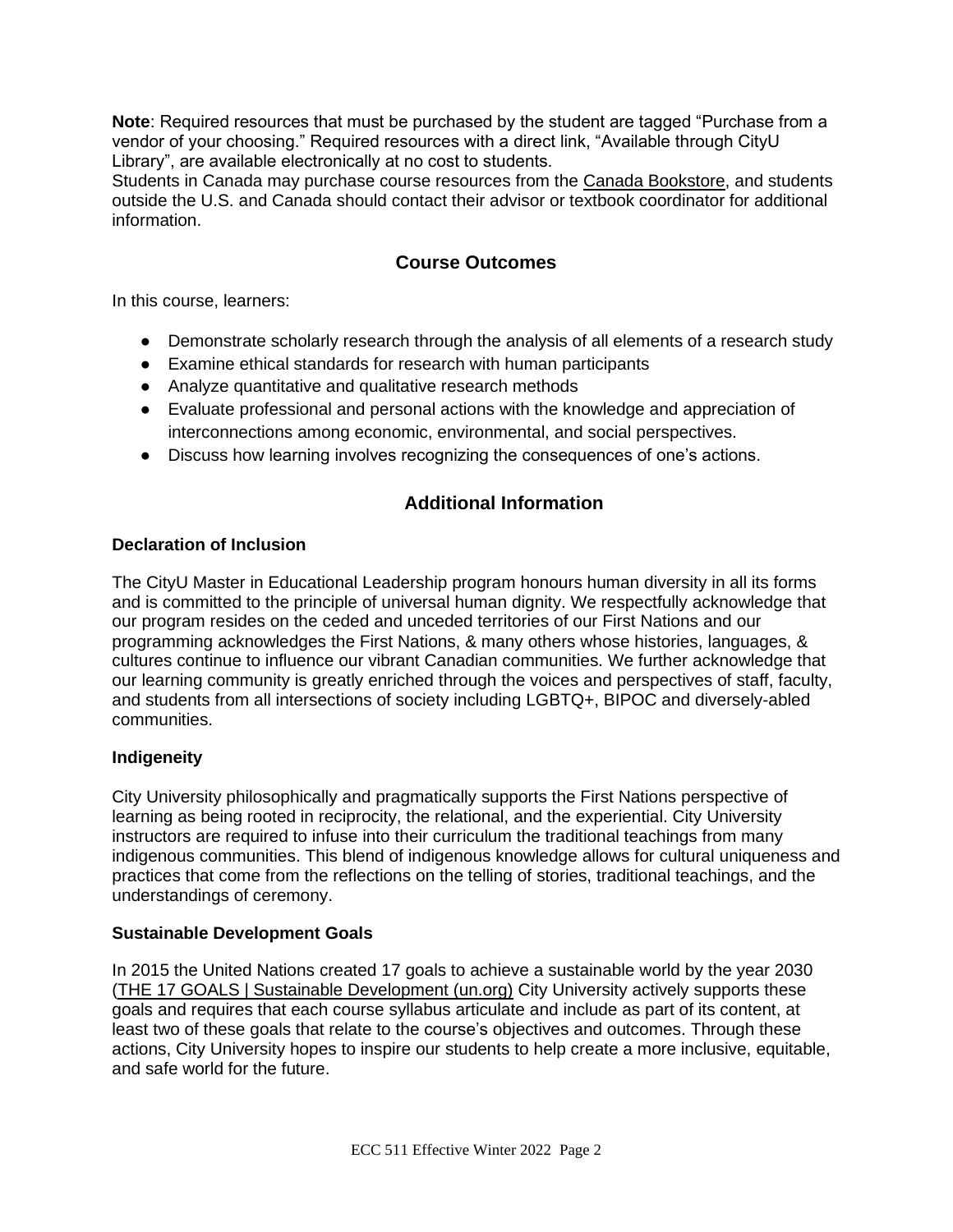## **Grading Scale**

The grades earned for the course will be derived using City University of Seattle's decimal grading system, based on the following:

| <b>Overview of Required Assignments</b>            | % of Final Grade |
|----------------------------------------------------|------------------|
| Attendance and Participation                       | 15%              |
| <b>Collegial Evaluation of Research Approaches</b> | 25%              |
| Critique of Research Journal Article               | 25%              |
| <b>Ethics in Research</b>                          | 10%              |
| Research Plan                                      | 25%              |
| <b>TOTAL</b>                                       | 100%             |

## **Course Assignments and Grading**

The instructor will provide grading rubrics that will provide more detail as to how this assignment will be graded.

#### **Attendance and Participation**

Class attendance and participation is an integral part of this course. Coming prepared to class is essential because the information, knowledge, skills, and expertise they exchange with peers and instructors contributes toward a strong learning community. It is highly important that students attend and actively participate in class.

| <b>Components</b>                               | % of Grade |
|-------------------------------------------------|------------|
| Regular attendance and preparation              | 30%        |
| Active participation in experiential activities | 30%        |
| Collegial participation in class discussions    | 40%        |
| <b>TOTAL</b>                                    | 100%       |

#### **Critique of Research Journal Article**

Students will select and critically evaluate one scholarly article from a list provided by your instructor that will include both indigenous and sustainability topics. If a Student prefers to conduct a critique of a research article other than those supplied by the instructor, students must secure approval of the instructor prior to beginning the assignment. Students evaluate the methods used, analysis of the data, implications for practical use, and the sphere of influence and conclusions drawn.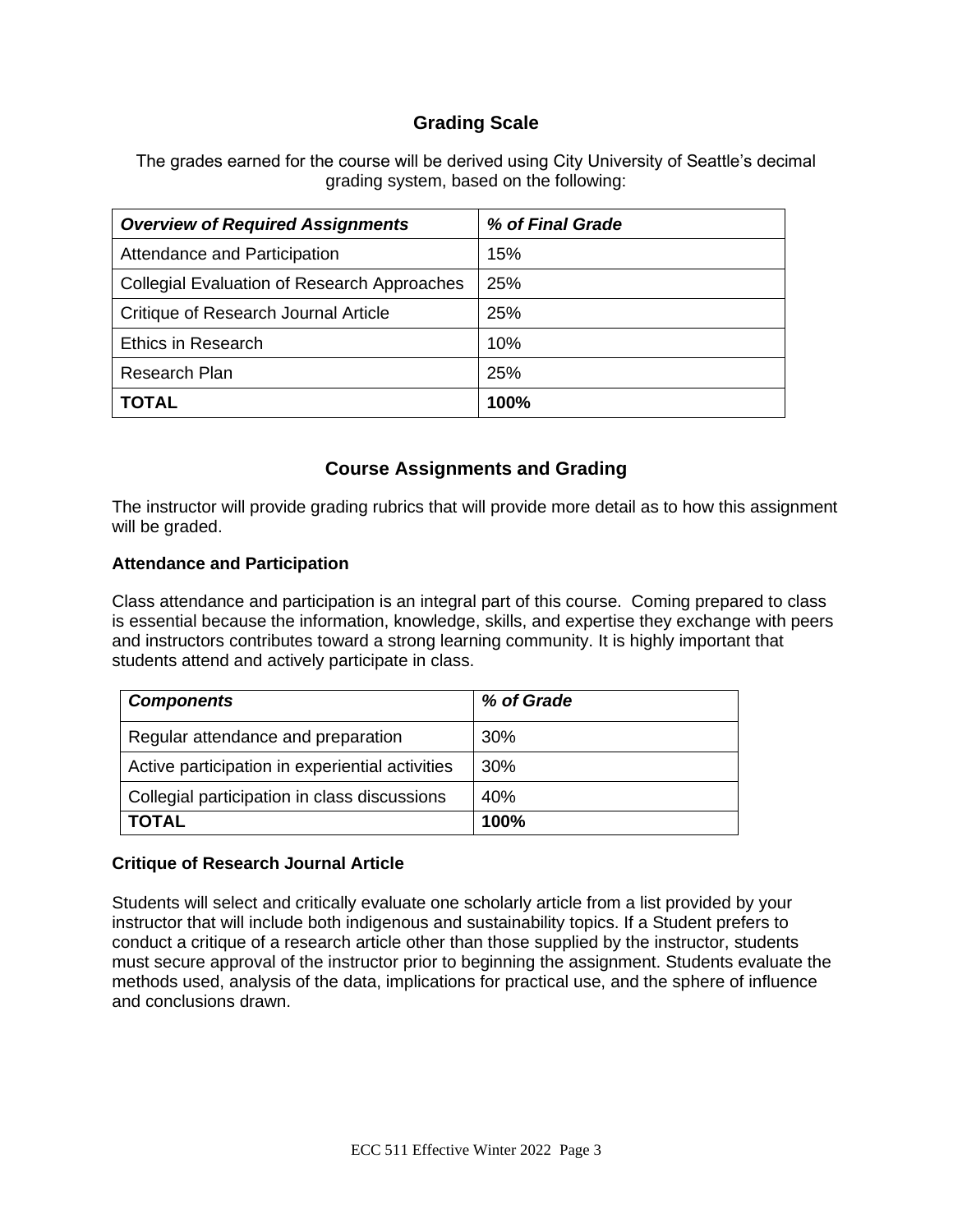| <b>Components</b>                          | % of Grade |
|--------------------------------------------|------------|
| Selection of relevant article              | 20%        |
| Clear identification of research mode      | 30%        |
| attributes                                 |            |
| Theoretical reasoning supported by         | <b>20%</b> |
| appropriate sources                        |            |
| APA format and writing conventions         | 10%        |
| Research evaluation: evaluation of ethics, | 20%        |
| rigor, and validity                        |            |
| <b>TOTAL</b>                               | 100%       |

#### **Collegial Evaluation of Research Approaches**

In a small group, students will organize a 45-minute presentation on one or two research approach(es), as assigned by the instructor. Students are expected to use scholarly resources (4-6 resources) to prepare the presentation and should include a reference list at the end of the presentation. The presentation should include a visual presentation using a slide deck tool available to the instructor and colleagues to view after the presentation. Standard requirements for each presentation are:

- 1. A clear introduction including the topic of the presentation.
- 2. An overview of the key concepts and terminology of the research approaches being presented.
- 3. A short discussion of a research study and how it fits the criteria of the approach being presented.
- 4. An interactive class discussion in small groups or as a large group. This may include discussion questions or other creative ideas.
- 5. A summary or closure of the presentation.

Students should provide the class and instructor with a 1–2-page handout (physical or digital) with an overview of the major points about the research approach(es) which will also cite the resources used in preparation for the presentation (texts, journal articles, dissertations/thesis, websites, or videos); this is a means of sharing discoveries with your colleagues, which is one demonstration of scholarship.

| <b>Components</b>                                                                            | % of Grade |
|----------------------------------------------------------------------------------------------|------------|
| Active participation in group & class discussions                                            | 30%        |
| Group Presentation: Clearly stated understanding<br>of the attributes of research approaches | 30%        |
| Group Presentation: Theoretical reasoning<br>supported by appropriate sources                | 25%        |
| Group presentation: Handout (1 - 2-page)<br>overview)                                        | 15%        |
| TOTAL                                                                                        | 100%       |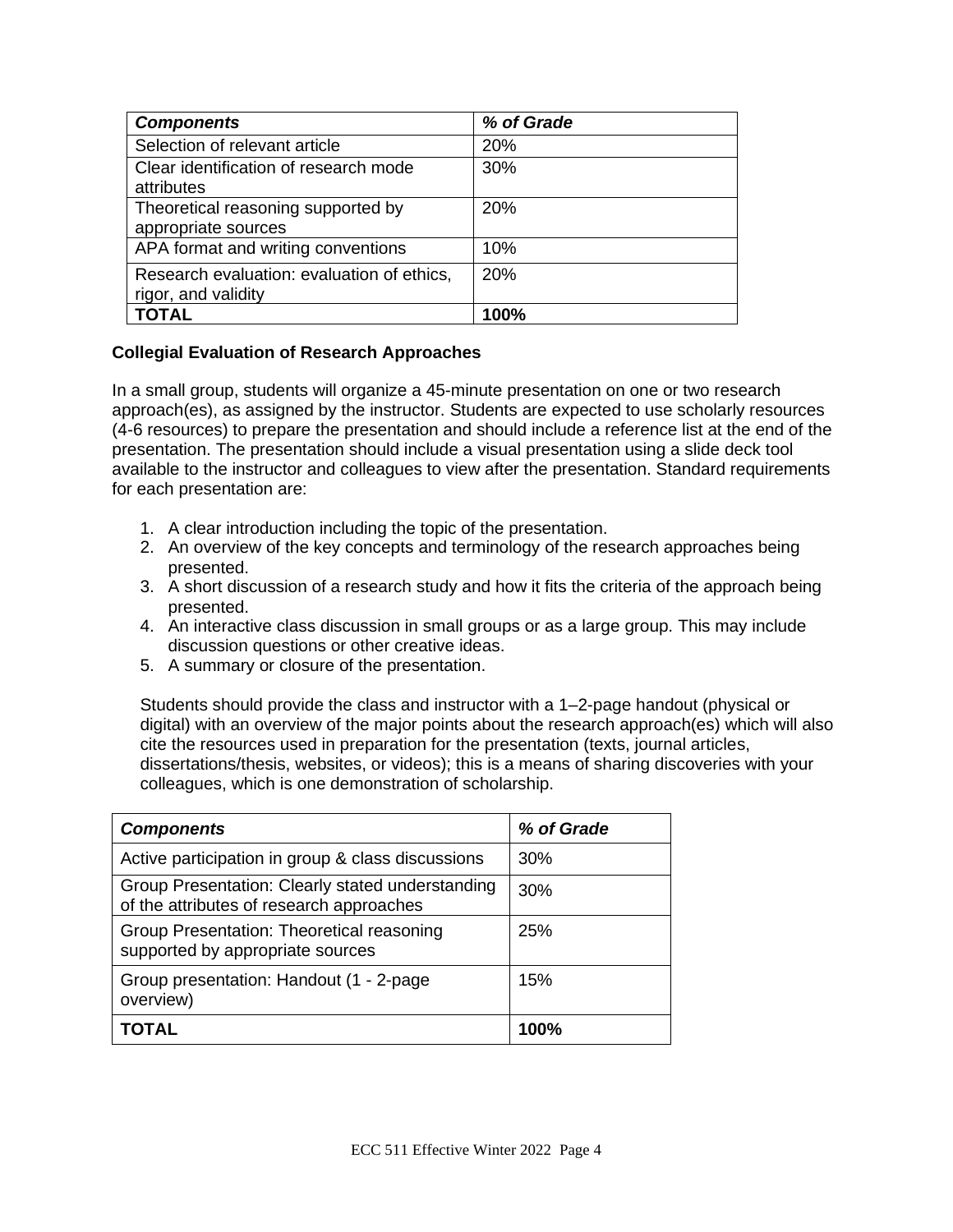#### **Ethics in Research**

This assignment will provide students with understanding of the role of the Institutional Review Board (IRB), the purpose of ethical review boards in general, and CityU's process for reviewing research projects that involve human subjects. In particular, the IRB has created an online module that is available through the Learning Management System. MEd students enrolled in the research methods course are also registered in the ethics module. The instructor will provide details about the process. Students are expected to successfully complete the module before the completion of this research methods course. The module can be done in your own time at home via the internet. Expected completion time is approximately 2 hours.

| <b>Components</b>                                                | % of Grade |
|------------------------------------------------------------------|------------|
| Successful completion of online ethics<br>module                 | 90%        |
| Email pass confirmation to program<br>coordinator and instructor | 10%        |
| <b>TOTAL</b>                                                     | 100%       |

#### **Research Plan**

Students will develop a research plan (6 - 8 pages) that will create the first chapter of a possible capstone project. Your instructor will provide the template for the cover page, first chapter, and reference page.

The research plan should demonstrate an understanding of research design and methods with clearly developed sections as outlined in the template provided by your instructor.

It is anticipated that students may build on the research conducted in ECC510 (annotated bibliography) and/or their research article critique assignment as a starting point for this research plan assignment. Some time will be allocated in-class for working on this with instructor input. The focus for this assignment is to create a working document and not a final Chapter 1 of your capstone project.

| <b>Components</b>                          | % of Grade |
|--------------------------------------------|------------|
| <b>Background Information:</b>             | 15%        |
| Theory/Methodology                         |            |
| Statement of Research Issue/Problem        | 10%        |
| Purpose and Significance of the Study      | 20%        |
| <b>Research Question(s)</b>                | 10%        |
| Research Design                            | 25%        |
| Relevant references for theory and related | 10%        |
| research studies                           |            |
| Scholarly writing, APA format and writing  | 10%        |
| conventions                                |            |
| <b>TOTAL</b>                               | 100%       |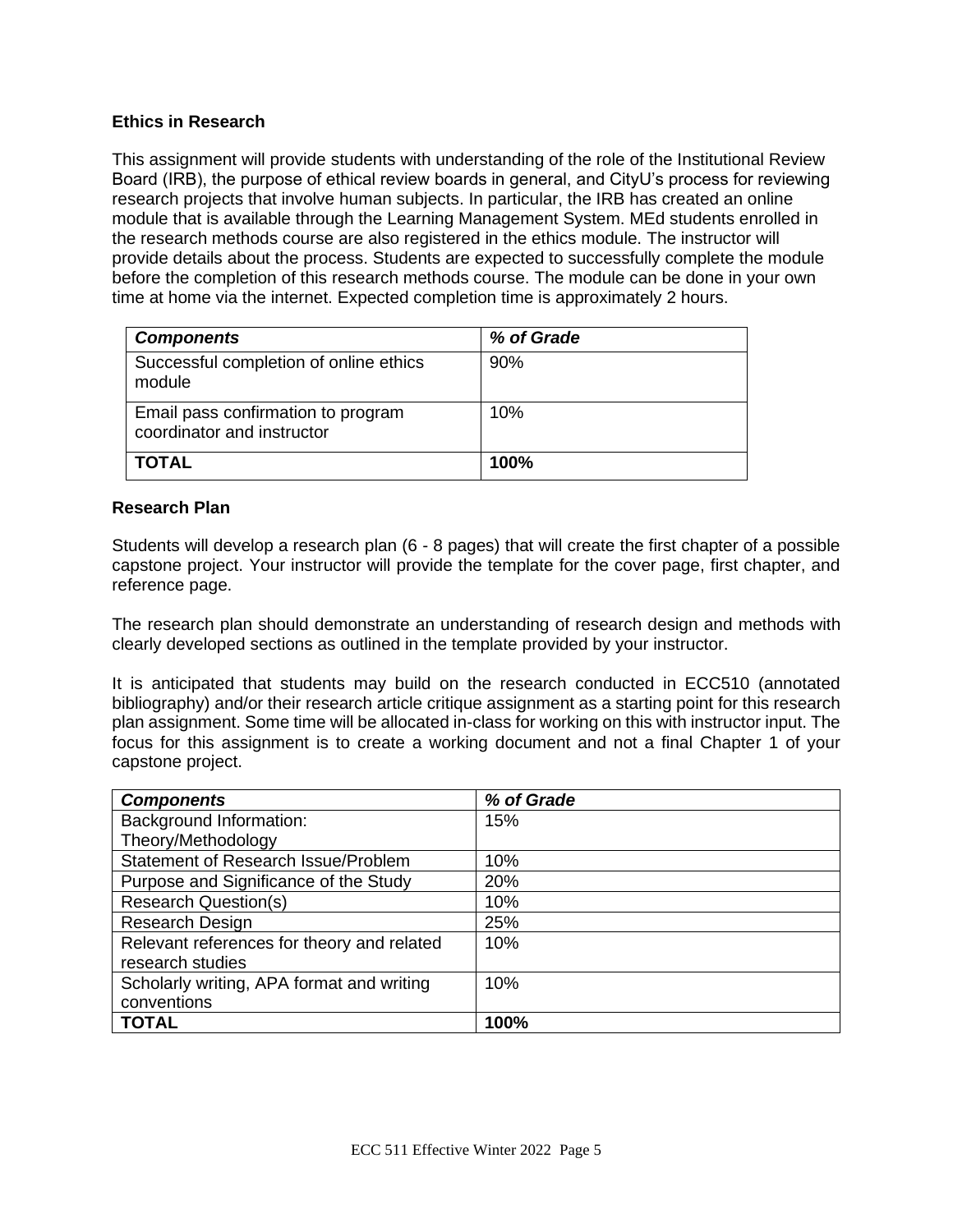## **Course Policies**

#### **Late Assignments**

A critical aspect of management is to meet predefined deadlines. Therefore, all assignments Are expected to be submitted when due. No late assignments are accepted. Life-situations do occur. When an issue arises coordinate with the instructor prior to the assignment's due date and the due date may be adjusted. It is in the best interest of the student to ensure that all Assignments are submitted on time.

#### **Participation**

You are responsible for meeting or exceeding the participation requirements as listed in the syllabus and in the Learning Management classroom.

#### **Professional Writing**

Assignments require error-free writing that uses standard English conventions and logical flow of organization to address topics clearly, completely, and concisely. CityU requires the use of APA style.

## **University Policies**

Students are responsible for understanding and adhering to all of CityU's academic policies. The most current versions of these policies can be found in the [University Catalog](http://www.cityu.edu/catalog/) that is linked from the CityU Web site.

#### **Antidiscrimination**

City University in Seattle and its staff and faculty are committed to supporting our students. We value equity, diversity, and inclusion as a way of life as well as the educational opportunities it provides. City U will not tolerate any form of discrimination based on race, color, ethnicity, sexual orientation, gender identification, socioeconomic status, or religious values. If you have experienced any discrimination based on any of the above, we encourage you to report this to the University. Please report this to your instructor. If you do not feel safe reporting this to your instructor, please report to the Provost or to the Vice President of Student Affairs.

#### **Non-Discrimination & Prohibition of Sexual Harassment**

City University of Seattle adheres to all federal, state, and local civil rights laws prohibiting discrimination in employment and education. The University is committed to ensuring that the education environment is bounded by standards of mutual respect and safety and is free from discriminatory practices.

In the U.S., the University is required by Title IX of the Education Amendments of 1972 to ensure that all of its education programs and activities do not discriminate on the basis of sex/gender. Sex include sex, sex stereotypes, gender identity, gender expression, sexual orientation, and pregnancy or parenting status. Sexual harassment, sexual assault, dating and domestic violence, and stalking are forms of sex discrimination, which are prohibited under Title IX and by CityU policy. CityU also prohibits retaliation against any person opposing discrimination or participating in any discrimination investigation or complaint process internal or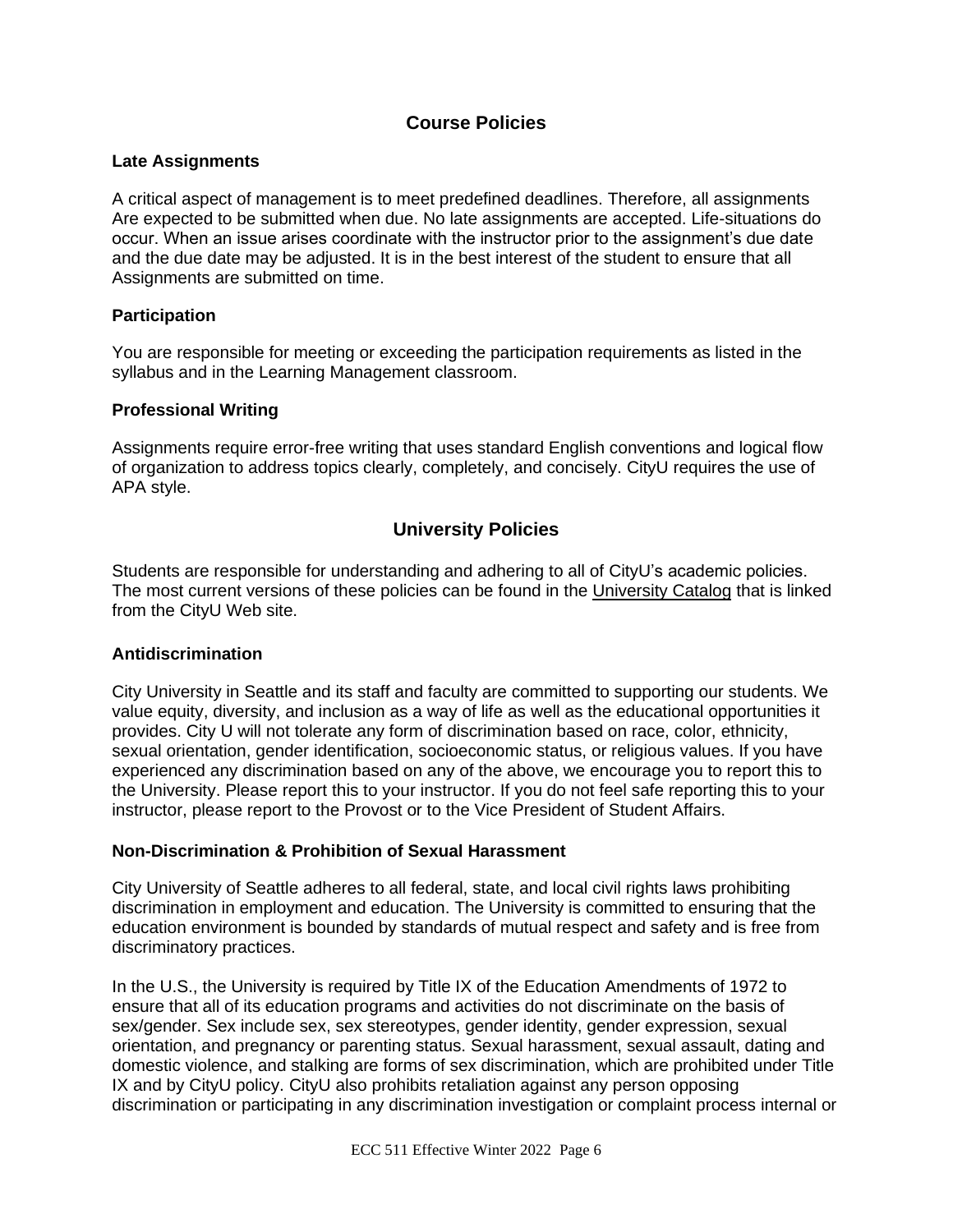external to the institution. Questions regarding Title IX, including its application and/or concerns about noncompliance, should be directed to the Title IX Coordinator. For a complete copy of the policy or for more information, visit<https://my.cityu.edu/titleix> or contact the Title IX Coordinator.

In Canada, in compliance with the British Columbia Human Rights Code, the Alberta Human Rights Act, WorksafeBC, and the Workers' Compensation Board of Alberta, the University believes that its environment should always be supportive and respectful of the dignity and selfesteem of individuals. Discrimination, harassment, and bullying conduct, whether through person-to-person behaviour or via electronic communications such as email or social media is not acceptable and will not be tolerated. As an educational institution, it is our responsibility to cultivate an environment of excellence, equity, mutual respect and to recognize the value and potential of every individual. The University will take all necessary steps to meet or exceed the requirements of the law to prevent discrimination, harassment and bullying. The Respectful Workplace Policy for the prevention of discrimination, harassment and bullying policy and procedure can be found at<https://www.cityu.edu/discover-cityu/about-cityu/> under the Policies section or at [https://www.cityuniversity.ca/about/.](https://www.cityuniversity.ca/about/)

#### **Religious Accommodations**

City University of Seattle has a policy for accommodation of student absences or significant hardship due to reasons of faith or conscience, or for organized religious activities. The University's policy, including more information about how to request an accommodation, is available in the University Catalog and on the **my.cityu.edu** student portal. Accommodations must be requested by the 20% mark of this course (e.g., day 14 of a ten-week course, day 7 of a 5-week course) using the Religious Accommodations Request Form found on the student dashboard in the my.cityu.edu student portal.

#### **Academic Integrity**

Academic integrity in students requires the pursuit of scholarly activity that is free from fraud, deception and unauthorized collaboration with other individuals. Students are responsible for understanding CityU's policy on academic integrity and adhering to its standards in meeting all course requirements. A complete copy of this policy can be found in the [University Catalog](http://www.cityu.edu/catalog/) under *Student Rights and Responsibilities* on the page titled *Academic Integrity Policy.* 

#### **Attendance**

Students taking courses in any format at the University are expected to be diligent in their studies and to attend class regularly.

Regular class attendance is important in achieving learning outcomes in the course and may be a valid consideration in determining the final grade. For classes where a physical presence is required, a student has attended if they are present at any time during the class session. For online classes, a student has attended if they have posted or submitted an assignment. A complete copy of this policy can be found in the [University Catalog](http://www.cityu.edu/catalog/) in the section titled *Attendance* under *Student Rights & Responsibilities.*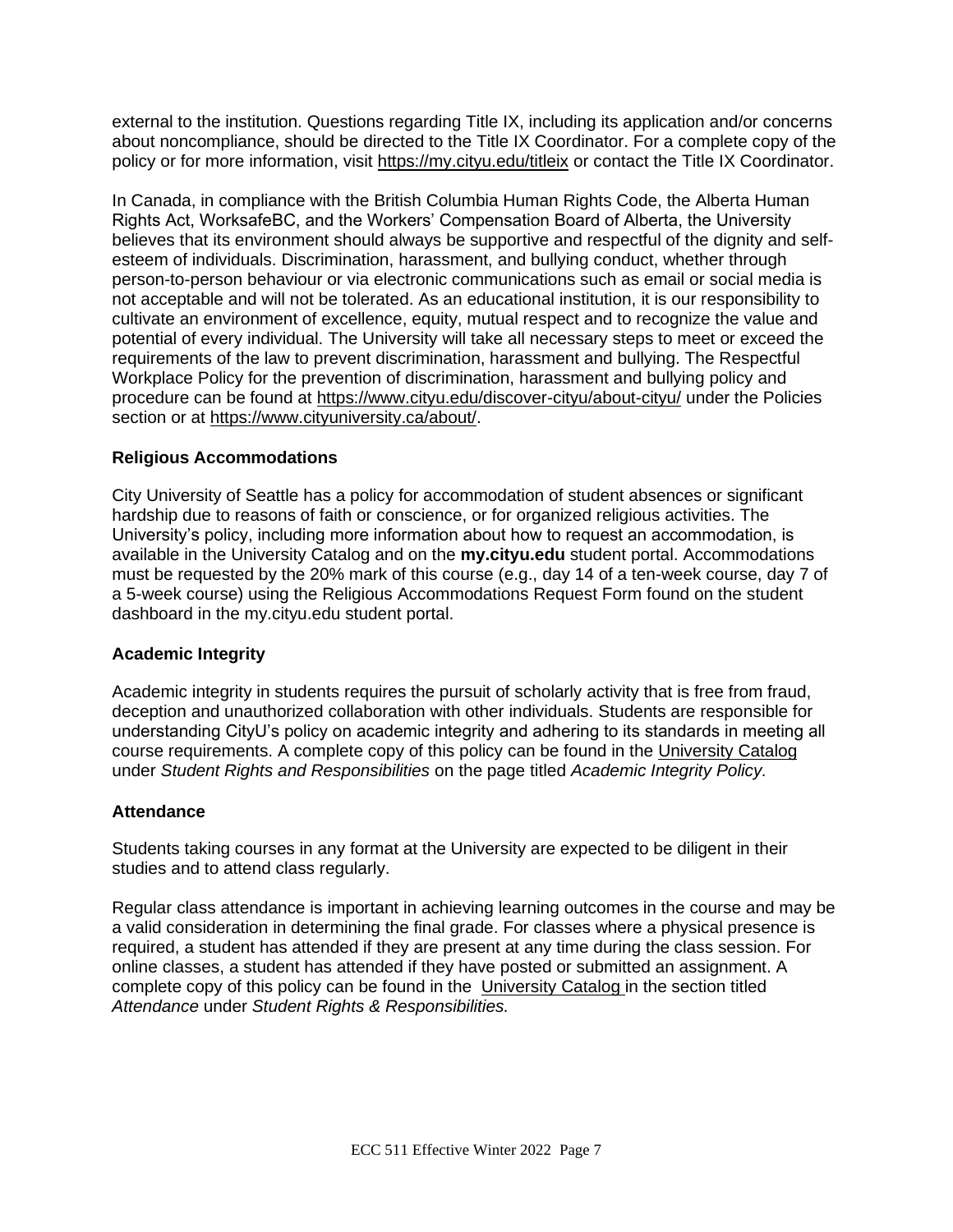#### **Final Assignment Due Date**

Final assignments for each class at CityU must be due on or before the final date of the course as indicated in the university's course information system. Due dates that extend beyond the final date of the course may negatively impact tuition funding for students.

## **Support Services**

#### **Disability Services Accommodations Statement**

Students with a documented disability who wish to request academic accommodations are encouraged to contact Disability Support Services to discuss accommodation requests and eligibility requirements. Please contact Disability Support Services at *[disability@cityu.edu](mailto:disability@cityu.edu)* or 206.239.4752 or visit the [Disability Support Services](https://my.cityu.edu/department/disability-support-services/) page in the my.cityu.edu portal. Confidentiality will be observed in all inquiries. Once approved, information about academic accommodations will be shared with course instructors.

#### **Library Services**

CityU librarians are available to help students find the resources and information they need to succeed in this course. Contact a CityU librarian through the [Ask a Librarian](http://library.cityu.edu/ask-a-librarian/) service, or access [library resources and services online,](http://library.cityu.edu/) 24 hours a day, seven days a week.

#### **Smarthinking Tutoring**

CityU students have access to free online tutoring offered through Smarthinking, including writing support, from certified tutors 24 hours a day, seven days a week. Contact CityU's Student Support Center at [mycityusupport@cityu.edu](mailto:mycityusupport@cityu.edu) to request a username and password.